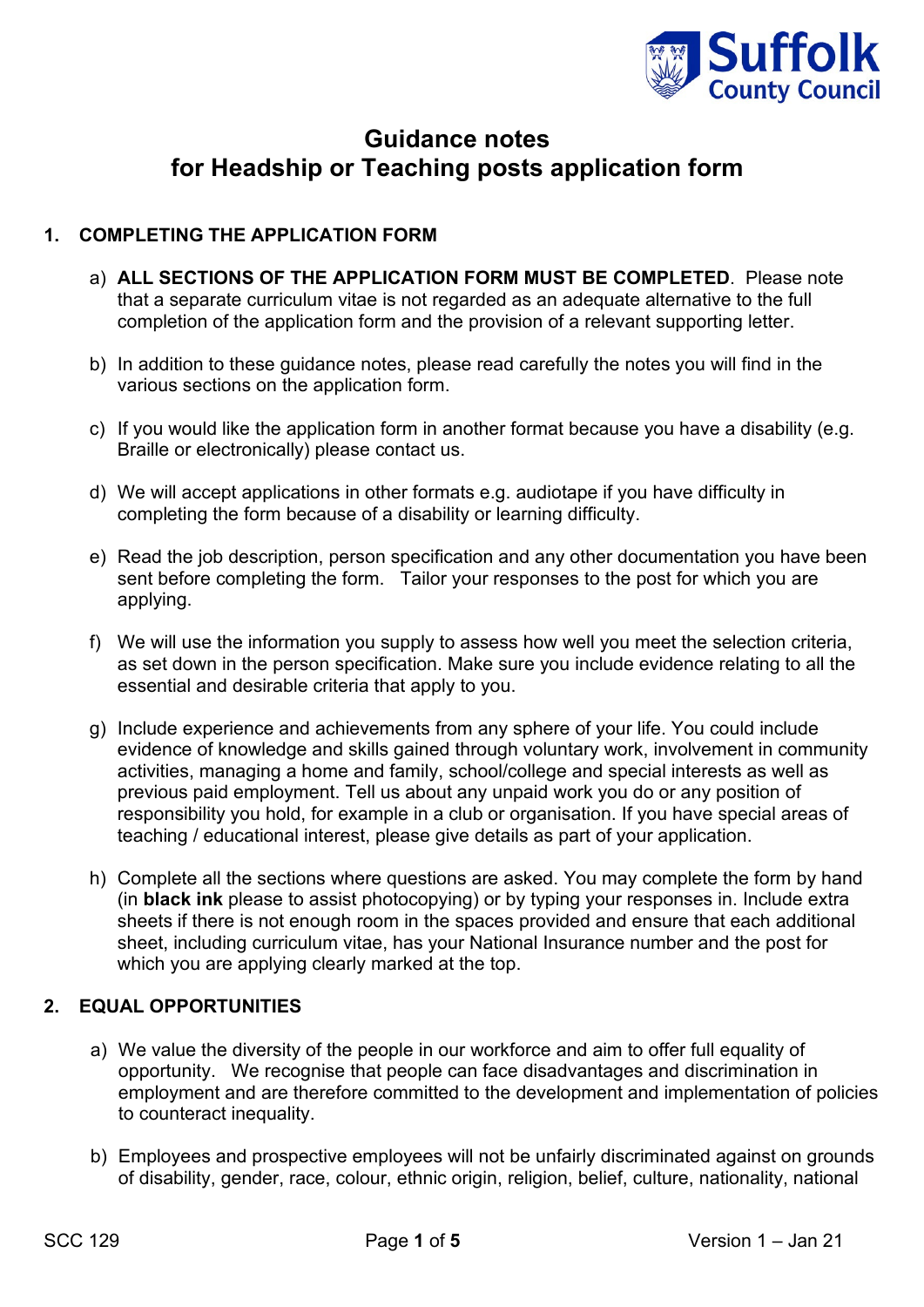origin, age, sexual orientation or trade union membership / non-membership. This list is not exhaustive and there are other forms of discrimination that will not be tolerated.

- c) Where an employee may be disadvantaged on these grounds, we will make every reasonable effort to rectify such disadvantage(s). Employment terms and conditions and decisions on recruitment, selection, training promotion and dismissal will be made solely based on objective criteria.
- d) Our aim is for our workforce to reflect the diversity of the population in our area and we will achieve this by taking positive steps.

# **e) Equal Opportunities survey form**

Attached to the back of the application form is the Equal Opportunities survey form. We use this information to monitor our recruitment and selection practices and our workforce to see how well our workforce represents the communities that we serve. We also require this information from internal candidates to obtain a true picture of our workforce profile. Please complete the form and return it with your application. This part of your application form will be detached before your application is considered against the selection criteria for the post.

### **f) Job Sharing**

We will consider applications for job sharing for all full-time posts unless this is not practicable in the circumstances that apply. You do not need a job share partner to apply to job share.

#### **g) Disability / Health**

If you have indicated that you have a disability or long-term medical condition and provide evidence that you meet all the essential criteria on the person specification (with any reasonable adjustments), you will normally be offered an interview as part of our commitment to the employment of people with disabilities.

Please tell us about any reasonable adjustments that would help you apply for this post, for example if you would have difficulty lifting heavy objects where the job could require this. The school may be able to make alternative arrangements but this cannot be guaranteed. We may also be able to provide sign language interpreters, time off for treatment, rest breaks during the day, special equipment, workplace adaptations etc.

All employees are required to complete either a health/disability declaration and/or a medical questionnaire after a conditional offer of employment has been made, depending on the nature of the work. Some employees, especially those who handle food or who work with vulnerable groups such as children, may also be required to attend a medical examination.

#### **h) Definition of disability**

The [Equality Act 2010](http://www.legislation.gov.uk/ukpga/2010/15/section/6) defines a person as having a disability if they have a physical or mental impairment that has a 'substantial' and 'long-term' negative effect on their ability to do normal daily activities.

This includes impairments, lasting or likely to last at least 12 months, or likely to recur, to one of the following:

• Mobility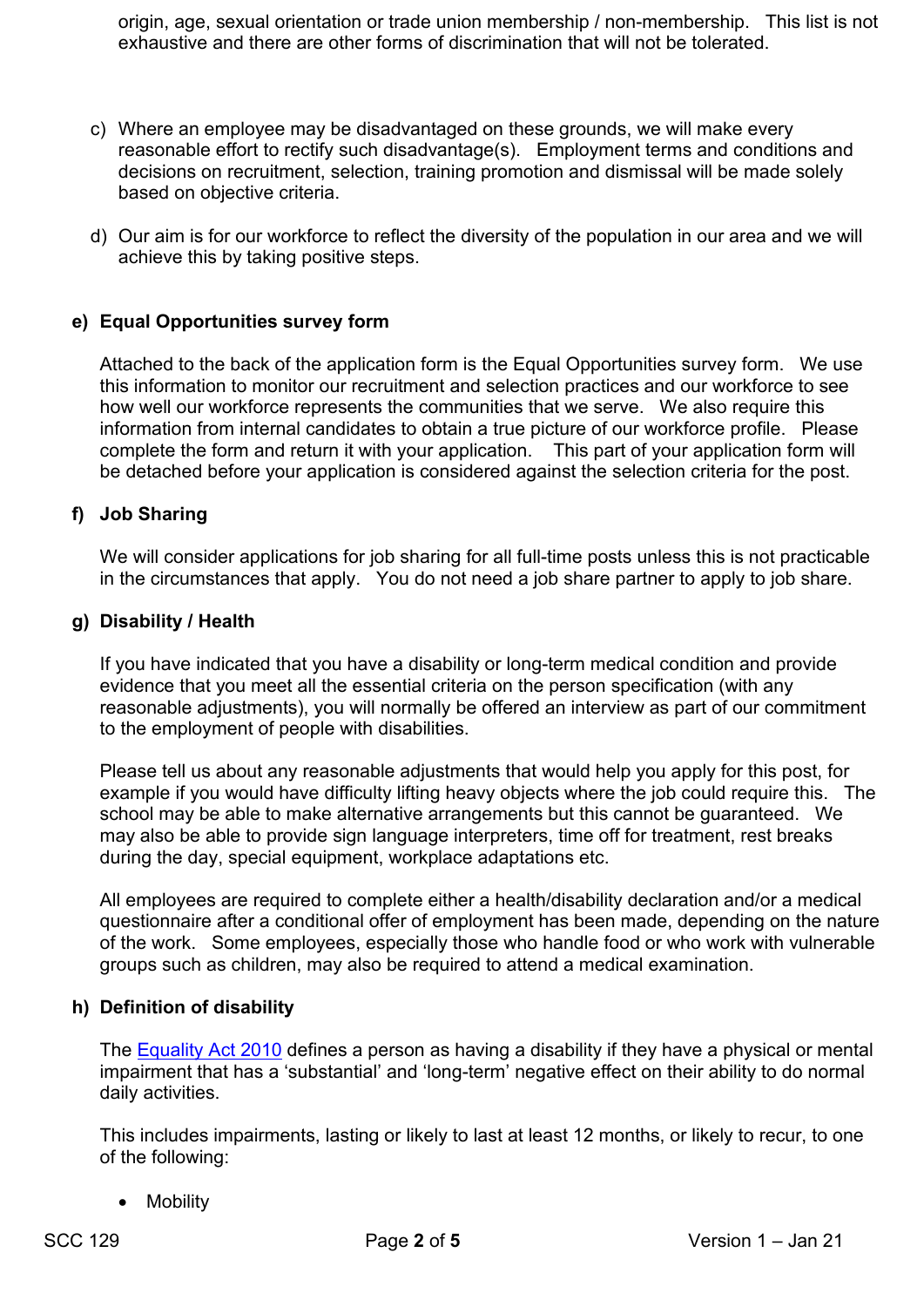- Manual dexterity
- Physical co-ordination
- Continence
- Ability to carry, lift or otherwise move everyday objects
- Speech, hearing or sight (not where sight is corrected by wearing spectacles or contact lenses) memory or ability to concentrate, learn or understand
- Perception of risk or danger.

The term impairment includes progressive and long-term conditions such as diabetes, epilepsy and cancer.

We will make reasonable adjustments to the recruitment and selection process and to the post for successful candidates where the need for these is made known by the applicant/employee.

# **3. PRESENT POST**

# a) **Status**

Candidates should ensure that they have indicated clearly their teaching status, as this has an effect on the level of salary paid.

Where the criteria for the post include qualified teacher status, applicants whose qualifications were obtained abroad must provide written evidence from the Teaching Agency (England) that their qualified status is valid in England and Wales. The possession of a Teacher reference number does not automatically indicate qualified status.

# b) **Salary**

It is most important to include details of the composition of your present salary in Section 3.

# **4. REFERENCES**

# a) **Applicants for Headship**

The first referee should be your present (or most recent) employer. For applicants currently working or previously employed as a Headteacher in a local authority maintained school, this would normally be the Director, Assistant Director or another senior officer within Children and Young People's Services, as appropriate. Your second referee should be the Chair of Governors for your present (or most recent) employer. If you currently work at an academy school or a free school, your referee should be at a broadly equivalent level within the organisation/trust/board.

For applicants currently working or previously employed as a Deputy/Assistant Headteacher your first referee should be your present (or most recent) Headteacher. Your second referee should be the Headteacher from your previous school (if this employment was within the last five years) or a relevant independent educational referee.

As necessary, further referees should be provided to cover the last five years of employment.

# b) **Applicants for other leadership or teaching posts**

The first referee should be your present (or most recent) employer. For applicants currently working or previously employed in a school, this will normally be the Headteacher or Principal. The second referee should be another person who is familiar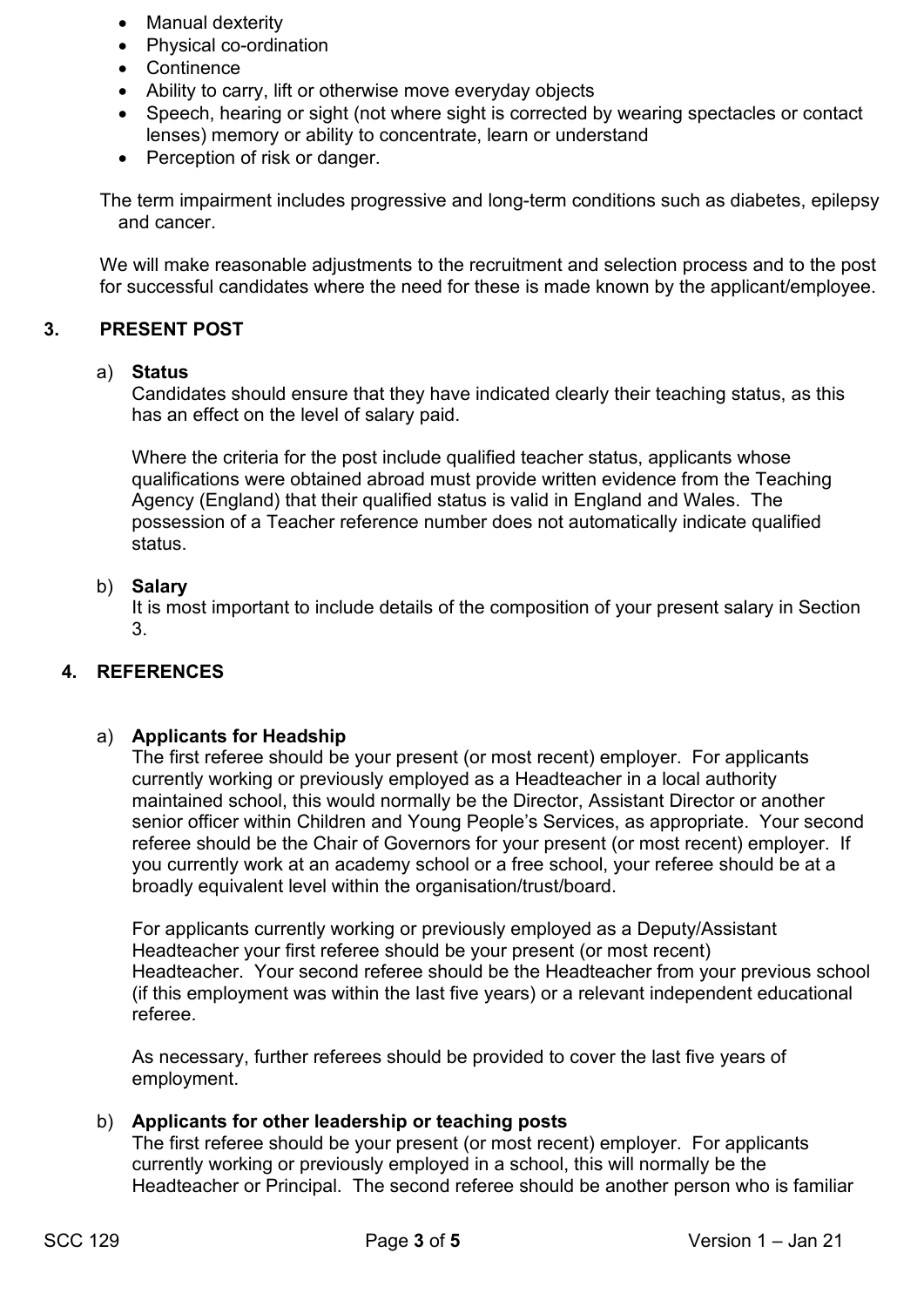with your professional work. As necessary, further referees should be provided to cover the last five years of employment.

c) The school reserves the right to approach any previous employer during the previous five year period for a reference and may specifically ask for details of any disciplinary / conduct records.

# **5. HEALTH**

The school reserves the right in appropriate circumstances to require applicants to produce a certificate of fitness from an approved medical practitioner after a conditional offer of employment has been made.

# **6. POLICE AND CRIMINAL RECORD**

# **Rehabilitation of Offenders Act, 1974 (Exceptions Order, 1975)**

Please note that applicants for posts in schools are not entitled to withhold information about past convictions, "spent" or otherwise, under the terms of the above Act. The Act made a specific exception in respect of employees in schools or establishments for further education and any other employment which is carried out wholly or partly within the precincts of a school or further education establishment which involves access to persons under the age of 18 as part of the employee's normal duties.

The job you are applying for has been identified as involving supervising, caring for or otherwise connected with children and/or young people. In view of this, if shortlisted to attend interview, you must declare all \* criminal convictions, cautions, bind-overs, probation orders, community rehabilitation orders, absolute or conditional discharges, reprimands and warnings even where they are "spent" as defined by the Rehabilitation of Offenders Act 1974 and subsequent regulations. You will also be required to give details of any cases pending (or where you have been reported for consideration of possible prosecution) and are also required to give details of any reprimands or warnings (excluding youth cautions, youth reprimands or youth warnings) that you may have received. An enhanced Disclosure and Barring Service (DBS) certificate with a check of the children's barred list will also be required.

\* The amendments to the Exceptions Order 1975 (2013) provide those certain spent convictions and cautions are 'protected' and are not subject to disclosure to employers, and cannot be taken into account. Guidance and criteria on the filtering of these cautions and convictions can be found at the Disclosure and Barring Service website, <https://www.gov.uk/government/publications/dbs-filtering-guidance>

Details of criminal convictions, cautions and/or bindovers, reprimands or warnings (excluding youth cautions, youth reprimands or youth warnings) :

Please state 'None' if appropriate, or continue on a separate sheet if necessary, clearly marking your National Insurance number and the post you are applying for on each separate sheet.

### **You are not required to declare anything as part of your application, only if you are shortlisted.**

In addition, the school, on Home Office advice, will require the successful candidate to agree to an enhanced Disclosure and Barring Service (DBS) check for convictions that may or may not be relevant to the appointment. A separate authorisation form will need to be completed after the interview and you will be required to bring in your DBS certificate for inspection by the school, as soon as you receive it, to verify its authenticity and record the certificate's number on the school's Single Central Record.